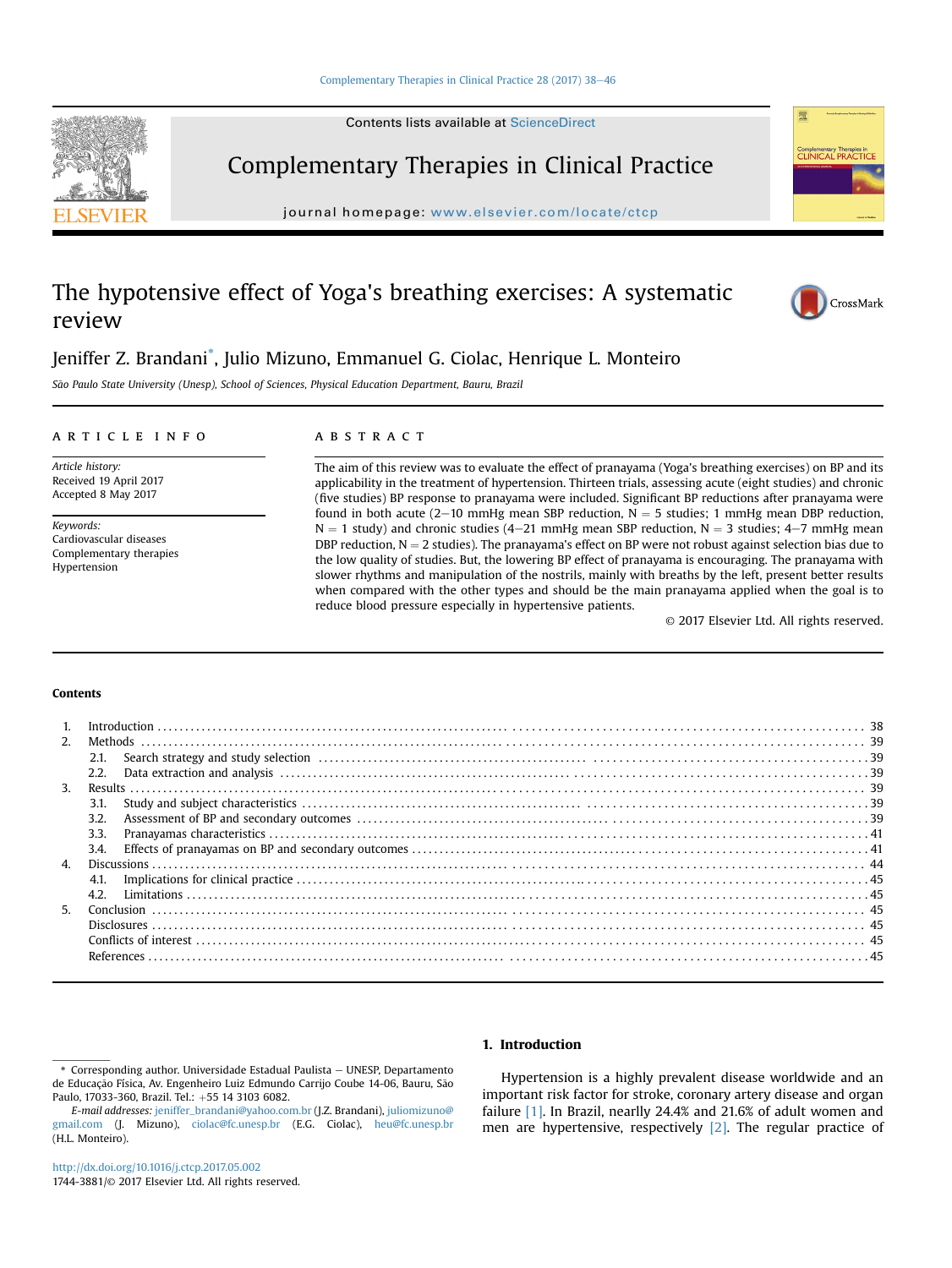physical exercise is a well-established non-phamarcological treatment for hypertension  $[3-7]$  $[3-7]$  $[3-7]$ . Among the different types of exercise, there is increasing evidence suggesting a hypotensive effect of regular practice of Yoga  $[8-12]$  $[8-12]$ .

In a broader context, Yoga includes theoretical and philosophical concepts (yamas and niyamas), body techniques (asanas), breathing exercises (pranayamas), concentration (dharana) and meditation [\[13\]](#page-7-0). Among these techniques, pranayamas (breathing exercises of varied time and pace that may be performed with or without air retention in the lungs) appears to have a better risk/benefit ratio for lowering blood pressure (BP) [\[14\]](#page-7-0). Moreover, pranayamas practice does not have costs with specific equipment and places, which may increase its applicability. The main mechanism for its lowering effect on BP appears to be the improvement in baroceptor sensitivity, which changes the autonomic balance with an increase in parasympathetic and decrease in sympathetic modulation [\[15,16\].](#page-7-0)

Although there are systematic reviews and meta-analyzes supporting the hypotensive effects of Yoga  $[14,17,18]$ , the broad variety of techniques performed in each individual study (i.e. some studies use only one technique while others used two or more techniques) difficults the interpretation of pranaymas lowering BP effect. Therefore, the aim of this review was to evaluate the effect of pranayamas on BP and its applicability in the treatment of hypertension.

### 2. Methods

#### 2.1. Search strategy and study selection

PubMed/Medline, Scopus and Bireme electronic databases were searched for articles about pranayamas effects on BP. Search was performed by crossing the terms 'yoga/Yoga', 'yogue/yogi', 'pranayama' or 'breathing' with 'blood pressure', 'hypertension' or 'systolic/diastolic BP'.

The present systematic review included only clinical trials, published between January 2006 and August 2016, that investigated the effect of pranayamas on BP in adult individuals (age  $\geq$ 18 ys), with or without comorbidities. There were no imposed sex or language restrictions. Because of the variability of existing breathing techniques, only explicitly labeled interventions with the term "Yoga" were included. Methodologic or observational (descriptive only) articles, studies with pranayamas associated with other intervention were not included. Clinical trials that did not have the full text available were also not included. Two independent reviewers (J. Z. B. and J. M.) performed the literature search and study assessment.

### 2.2. Data extraction and analysis

Data on study source, sample size, participant's characteristics (e.g. age, sex, baseline BP and physical activity levels, comorbidities …), method used to measure BP, characteristics of breathing exercise (i.e. type, frequency and duration of breath, breath techinique) and control interventions (i.e. type, frequency and duration), outcomes and limitations of the included studies were extracted independently by two authors (J. Z. B. and J. M.). When there was discrepancy between reviewers, a third reviewer (H. L. M.) was consulted to solve the discrepancy. Methodological quality of included studies was assessed using the Physiotherapy Evidence Database (PEDro) scale [\(www.pedro.org.au](http://www.pedro.org.au)). The results of the systematic review are presented descriptively (e.g. means, standard deviations, and minimum and maximum values).

#### 3. Results

Electronic databases search identified 347 records. Title and abstract screening discharged 219 duplicates, 49 reviews, 43 with no full-text available, 10 with no BP assessment, five with nopranayamas intervention, one editorial and one experience report. Full text screening discharged one study with participants with age <18 years and three studies that pranyama was not the only intervention. Finally, thirteen articles assessing the acute (eight studies)  $[9,10,19-24]$  $[9,10,19-24]$  $[9,10,19-24]$  and chronic (five studies)  $[25-29]$  $[25-29]$  $[25-29]$  effects of pranayamas were included in this review (Fig. 1).

#### 3.1. Study and subject characteristics

General description of each study included is shown in [Table 1.](#page-2-0) Twelve studies were conducted in India and one in UK. Subjects with hypertension were included in six of them [\[9,10,20,23,25,26\].](#page-7-0) Eight studies assessed the acute effect of pranayamas (BP response to a single exercise session)  $[9,10,19-24]$  $[9,10,19-24]$  $[9,10,19-24]$ , which had a sample size ranging 20 to 90 participants (totaling 266 participants), and included only men [\[24,26\]](#page-7-0), or both men and women  $[9,10,19-21,23]$  $[9,10,19-21,23]$ . Five studies assessed the chronic effect of pranayamas (BP response to an exercise program)  $[25-29]$  $[25-29]$  $[25-29]$ , which had a sample size ranging 11 to 90 participants (totaling 239 participants), and included only men [\[28,29\],](#page-8-0) and both men and women [\[25,26\]](#page-7-0) however, one study have no information about sex of participants [\[27\].](#page-8-0)

Only three studies assessing the chronic effect of pranaymas were randomized controlled trial (RCT) [\[23,27,28\]](#page-7-0), and only one study assessing the pranaymas acute effect had a control intervention [\[24\].](#page-7-0) Finally, most studies were of poor quality. The median PEDro score was  $\approx$  3, with a range from 1 to 7 [\(Table 2\)](#page-3-0).

# 3.2. Assessment of BP and secondary outcomes

In the studies evaluating the acute effects of pranayamas, BP assessment was performed by means of semiautomatic noninvasive [\[9,10,20\]](#page-7-0), continuous non-invasive [\[21,24\]](#page-7-0), digital [\[19\]](#page-7-0) and standard mercury sphygmomanometer [\[22,23\]](#page-7-0). In the studies



Fig. 1. Flowchart of the results of the literature search.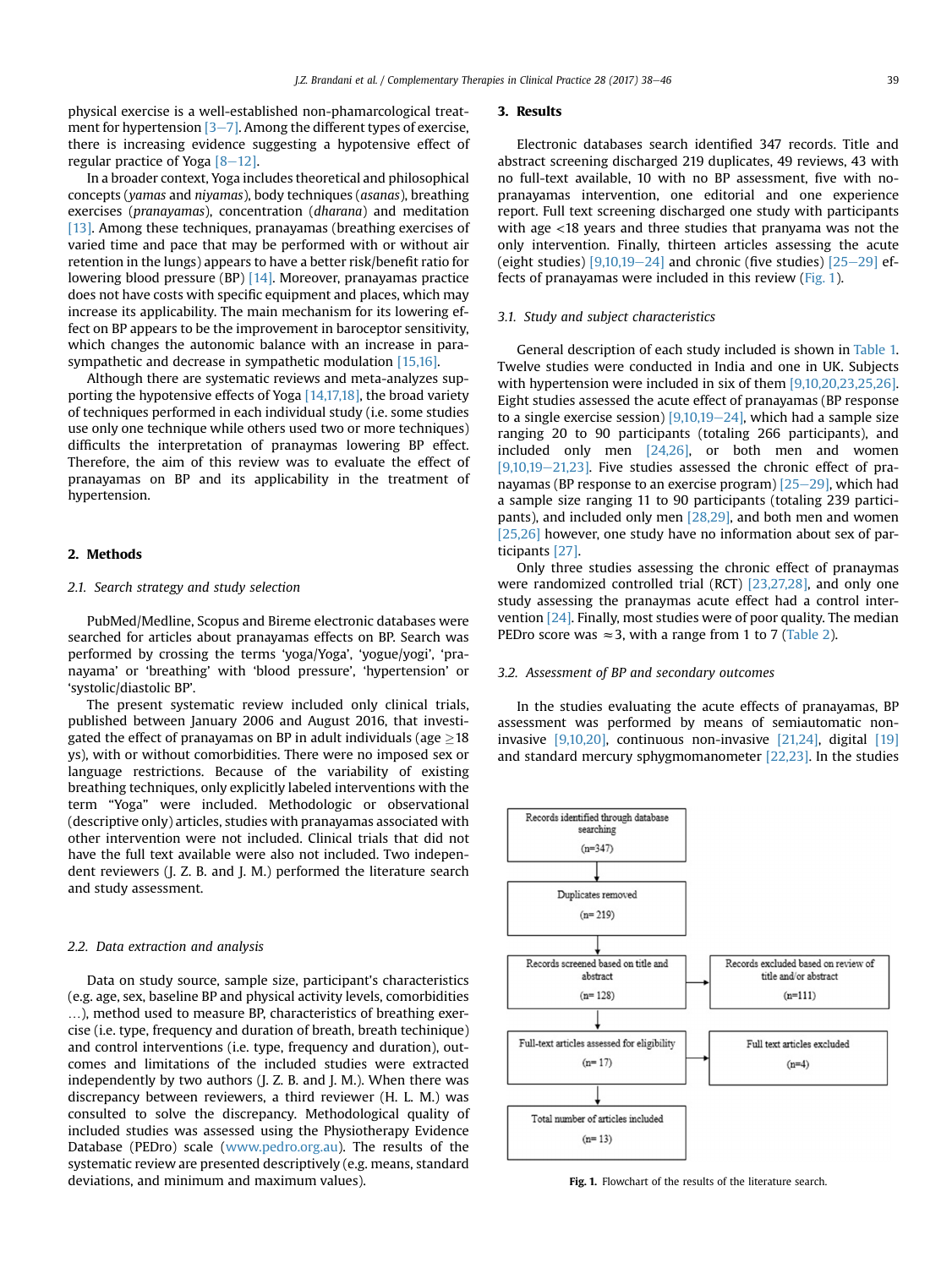# <span id="page-2-0"></span>Table 1

General characteristics of included studies.

| Author, year and<br>country                          | Design of study                           | Nunber/age/sex and characteristics of<br>participants                                                                                                                                                                           | Experimental intervention/<br>Duration/                                                                                                                               | Control group/<br>intervention                                                | Mesures of blood pressure/kind of<br>device                                                                                                       |
|------------------------------------------------------|-------------------------------------------|---------------------------------------------------------------------------------------------------------------------------------------------------------------------------------------------------------------------------------|-----------------------------------------------------------------------------------------------------------------------------------------------------------------------|-------------------------------------------------------------------------------|---------------------------------------------------------------------------------------------------------------------------------------------------|
| Adhana et al. (2013)<br>[India] [25]                 | 1 group                                   | 38 adults (8 excluded)/men and women<br>(20-50 years)/recently diagnosed<br>hypertension                                                                                                                                        | Pranayama 2:1/twice a day for 5-7 min<br>for 3 months.                                                                                                                | No control intervention                                                       | A resting measure pre intervention and<br>weekly measures of BP/automated<br>digital<br>Sphygmomanometer                                          |
| Bhavanani et al. (2011)<br>$(India)$ [9]             | 1 group                                   | 23 adults (11 men)/55.13 $\pm$ 1.54 years/<br>with hypertension                                                                                                                                                                 | Sukha pranayama/5 min                                                                                                                                                 | No control intervention                                                       | One measured pre and post<br>intervention/Semiautomatic                                                                                           |
| Bhavanani et al. (2012) <sup>a</sup><br>(India) [10] | 1 group                                   | 22 adults (12 men)/58,14 $\pm$ 1,69 years/<br>with hypertension                                                                                                                                                                 | Chandra Nadi Pranayama/5 min                                                                                                                                          | No control intervention                                                       | One measured pre and post<br>intervention/Semiautomatic                                                                                           |
| Bhavanani et al. (2012) <sup>b</sup><br>[India] [19] | 1 group                                   | 29 adults (16 men)/49,34 $\pm$ 2,36 years/<br>with hypertension                                                                                                                                                                 | Pranva Pranayama 1:3/5 min                                                                                                                                            | No control intervention                                                       | One measured pre and post<br>intervention/Digital                                                                                                 |
| Bhavanani et al. (2014)<br>[India] [20]              | 1 group                                   | 20 adults (13 women)/34,10 $\pm$ 13,62<br>years/8 healthy, 12 reported conditions<br>such as hypertension, hypothyroidism,<br>type 2 diabetes mellitus, polycystic<br>ovary syndrome, bipolar affective<br>disorder and others. | Surya pranayama vs. chandra<br>pranayama vs. surya bhedana vs.<br>chandra bhedana vs. nadi shuddhi vs.<br>normal breathing/5min for each<br>pranayama (6 sessions)    | No control intervention                                                       | One measured pre and post<br>intervention/Semiautomatic                                                                                           |
| Critchley et al. (2015)<br>(Reino Unido) [21]        | 1 group                                   | Twenty-three healthy volunteer<br>participants (8 women 12 men;<br>$34.5 \pm 10.4$ yrs)                                                                                                                                         | Slow breathing and normal breathing/1<br>session $\approx$ 28min.                                                                                                     | No control intervention                                                       | Continuous monitoring/Non-invasive<br>monitor                                                                                                     |
| Goyal, 2014 (India) [26]                             | 2 groups                                  | 50 adults with hypertension/<br>Pranayama group ( $n = 25$ ) and Control<br>group ( $n = 25$ )/20-50 years/women<br>and men                                                                                                     | $GP:$ Nadi shodana $+$ Chadar bhedi,<br>Bhramari $+$ Omkar chanting/6<br>weeks $\approx$ 40 min                                                                       | GC: No intervention                                                           | One measured pre and post<br>intervention/Standard<br>sphygmomanometer                                                                            |
| Raghuraj et al.<br>$(2008)(India)$ [22]              | 1 group                                   | 21 healthy men/27,5 $\pm$ 6,3 years                                                                                                                                                                                             | right, left, alternate nostril, breath<br>awareness and normal breathing/5<br>sessions of 40 min                                                                      | No control intervention                                                       | One measured pre and post each<br>session/Manual                                                                                                  |
| Sharma et al. (2013)<br>(India) [27]                 | Randomized/3<br>groups                    | 90 healthy subjects/without<br>information on sex/age between 18 and<br>25 years                                                                                                                                                | G1: Slow breathing; G2: Fast breathing/<br>30 min a day, 3 times per week for 12<br>weeks                                                                             | GC: No intervention                                                           | Three BP and HR recordings at 1min<br>intervals were taken and the lowest of<br>these values was included for the<br>present study/Semi-automatic |
| Telles et al. (2013)<br>[India] [23]                 | Randomized/<br>Double Blinded/3<br>groups | 90 adults (60 men)/with hypertension/<br>49.7 $\pm$ 9.5 years                                                                                                                                                                   | G1: Anuloma-villoma pranayama/G2:<br>breath awareness/10 min per session                                                                                              | GC: reading, 10 min per<br>session                                            | One measured pre and post each<br>session/Standard mercury<br>sphygmomanometer                                                                    |
| Telles et al. (2014)<br>[India] [24]                 | 2 groups                                  | 41 healthy men/PG n = 26 (23.8 $\pm$ 3.5<br>years) e CG $n = 15 (26.1 \pm 4.0 \text{ years})$                                                                                                                                   | GP: alternate nostril yoga breathing or<br>anulom-vilom pranayama and (b) breath<br>awareness/2 sessions 25 min                                                       | GC: breathing<br>normally/1 session $-$<br>$25 \text{ min}$                   | Continuous monitoring/Non-invasive<br>monitor                                                                                                     |
| Turankar et al.<br>$(2013)(India)$ [28]              | Randomized, 2<br>groups                   | 11 healthy males aged between<br>$(27.83 \pm 0.91 \text{ years})$ /Pranayama group<br>$n = 6$ , non-pranayama group $n = 5$                                                                                                     | PG: AnulomaViloma technique of<br>pranayama with Kumbhak (alternative<br>nostril breathing with breath holding)/<br>two sessions of 20<br>min each day for seven days | CG: normal breathing/<br>two sessions of 20<br>min each day for seven<br>days | Measuting on the end of all stages/<br>Automatic BP measuring apparatus                                                                           |
| Veerabhadrappa et al.<br>$(2011)$ (India) $[29]$     | 1 group                                   | 50 healthy men/between 18 and 25<br>years                                                                                                                                                                                       | Mukh Bhastrika/30min a day, 5 times<br>per week for 12 weeks                                                                                                          | No control intervention                                                       | Two measured pre and post<br>intervention/Postural Maneuver<br>(supine-standing)/Automatic<br>non-invasive monitor.                               |

AbbreviationsRCT: Randomized controlled trials; PG: pranayama group; CG: control group; BP: blood pressure.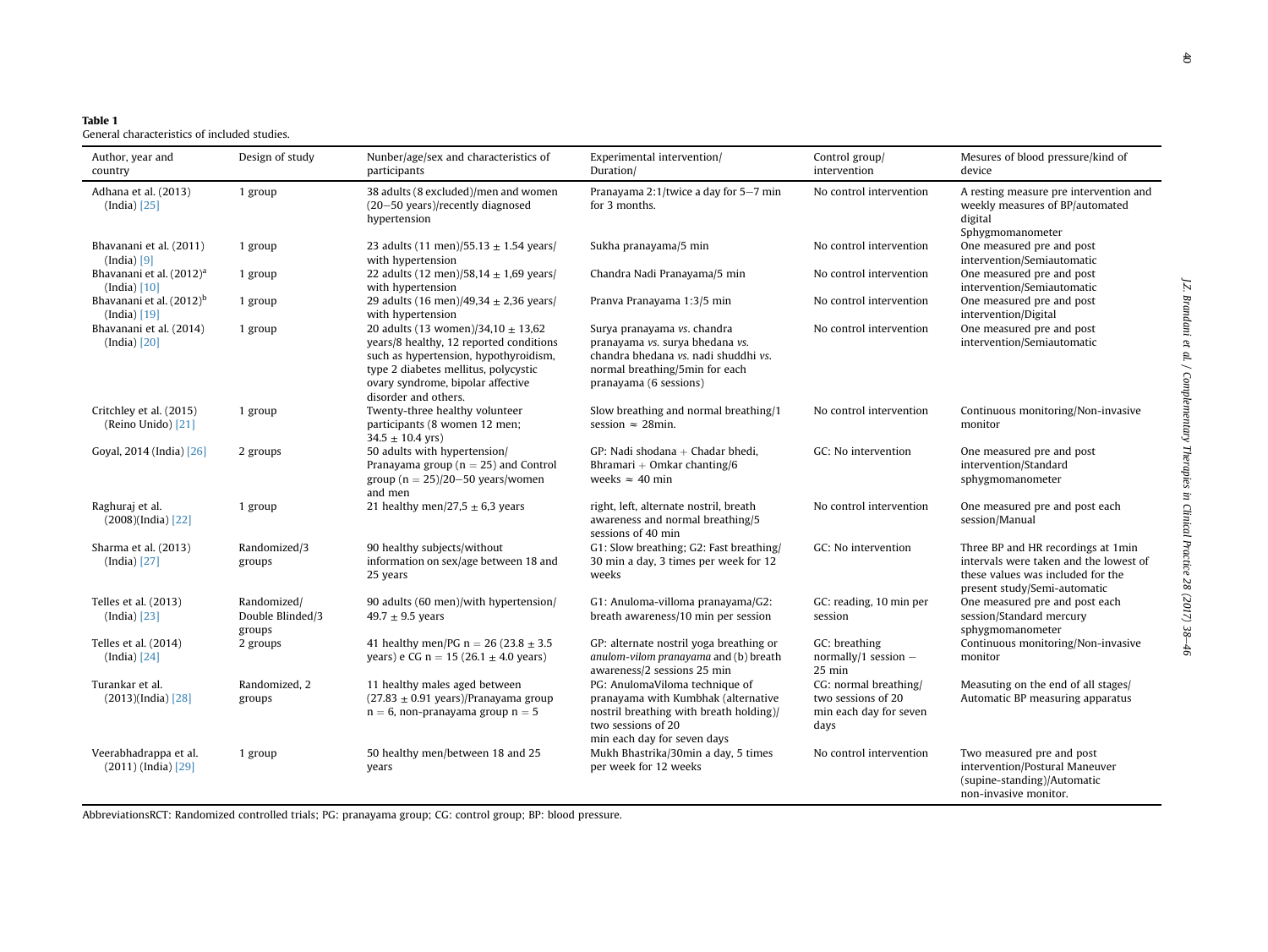<span id="page-3-0"></span>

| Author and year             | Criteria PEDro |                                        |                             |                    |                             |                                     |                              |                                               |                       |                                            |                  |                                |
|-----------------------------|----------------|----------------------------------------|-----------------------------|--------------------|-----------------------------|-------------------------------------|------------------------------|-----------------------------------------------|-----------------------|--------------------------------------------|------------------|--------------------------------|
|                             | Eligibility    | Subjects were<br>randomly<br>allocated | Allocation was<br>concealec | stonbs<br>Similar  | all subjects<br>Blinding of | <b>Blinding of all</b><br>herapists | Blinding of all<br>assessors | Key outcome in<br>more 85% of<br>the subjects | Intention to<br>treat | Between-group<br>comparison<br>statistical | measure<br>Point | Tota                           |
| Adhana, 2013                |                |                                        |                             | z                  |                             |                                     | z                            | z                                             | z                     | z                                          |                  |                                |
| Bhavanani, 201              |                |                                        |                             | z                  | zz                          | zz                                  | z                            |                                               |                       | z                                          |                  | 00000000000000<br>222222222222 |
| Bhavanani, 2012             |                |                                        |                             | $\mathsf{z}$       | $\mathsf{z}$                | $\mathbf{z}$                        |                              |                                               |                       |                                            |                  |                                |
| Bhavanani, 2012             |                |                                        |                             | $\mathsf{z}$       | $\mathsf{z}$                | $\mathbb{Z}$                        | Z                            |                                               |                       |                                            |                  |                                |
| Bhavanani, 2014             |                |                                        |                             | $\mathsf{z}$       | $\mathsf{z}$                | $\mathbb{Z}$                        | z                            |                                               | z                     |                                            |                  |                                |
| Critchley, 2015             |                |                                        |                             | z                  | zz                          | z                                   | z                            |                                               | z                     |                                            |                  |                                |
| Goyal, 2014                 |                |                                        |                             | $\rightarrow$      |                             | $\mathbb{Z}$                        | z                            |                                               | z                     |                                            |                  |                                |
| Raghuraj, 2008              |                |                                        |                             | $\mathsf{z}$       | ZZ                          | $\mathbb{Z}$                        | z                            |                                               | z                     |                                            |                  |                                |
| Sharma, 2013                |                |                                        |                             | $\rightarrow$      |                             | z                                   | z                            |                                               |                       |                                            |                  |                                |
| Telles, 2013                |                |                                        |                             | z                  | zz                          | $\blacktriangleright$               | 5                            |                                               | z                     | 5                                          |                  |                                |
| Telles, 2014                |                |                                        |                             | Z                  |                             | $\mathbb{Z}$                        | z                            |                                               | z                     | ۵                                          |                  |                                |
| Turankar, 2013              |                |                                        |                             | $\triangleright$ z | zz                          | zz                                  | z                            | >                                             | z                     | >                                          |                  |                                |
| Veerabhadrappa, 2017        |                |                                        |                             |                    |                             |                                     | z                            | >                                             | z                     | z                                          | 5                |                                |
| AbbreviationsY: yes; N: no. |                |                                        |                             |                    |                             |                                     |                              |                                               |                       |                                            |                  |                                |

Table 2<br>PEDro score of the included studies. PEDro score of the included studies.

assessing pranayamas's chronic effects, BP assessment was performed by means of automatic non-invasive monitor [\[25,28,29\],](#page-7-0) semiautomatic non-invasive [\[27\]](#page-8-0) and standard sphygmomanometer [\[26\]](#page-7-0). Seven studies evaluated mean arterial pressure (MAP) [\[9,10,19,20,22,27,28\]](#page-7-0) by MAP = DBP +1/3 x PP<sup>9,10,20,22</sup> MAP = DBP + PP/3<sup>27</sup>, MAP = [SBP x (1/3) + DBP x (2/3)]<sup>28</sup> and one study didn't report [\[19\].](#page-7-0) Eleven studies assessed heart rate (HR)  $[9,10,19-22,25-29]$  $[9,10,19-22,25-29]$  $[9,10,19-22,25-29]$  $[9,10,19-22,25-29]$  $[9,10,19-22,25-29]$  by semi-automatic non-invasive BP monitor [\[9,10,19,20,27\]](#page-7-0), electrocardiogram [\[26,29\],](#page-7-0) photoplethysmogrophic sensors [\[25\]](#page-7-0), and Portapres [\[21\].](#page-7-0) The method for HR assessment was not reported in two studies [\[23,24\]](#page-7-0). Six studies presented values of rate pressure product (RPP;  $[RPP = HR \times SBP/$  $[100]^{9,10,19,20,27}$ ; or  $[RPP = HR \times SBP \times 10^2]$  [\[26\].](#page-7-0) Finally, five [\[9,10,19,20,27\]](#page-7-0) studies evaluated the double product (DP;  $[DP = HR$ ) x MAP/100]<sup>9,10,19,20</sup> or [DP = HR x MAP]<sup>27</sup>).

#### 3.3. Pranayamas characteristics

A detailed description of the pranayamas intervention characteristics for each study included in the present review is shown in [Table 3](#page-4-0). The studies assessing acute pranayamas effects  $[9,10,19-24]$  $[9,10,19-24]$  $[9,10,19-24]$  had sessions lasting 5-40 min. In the studies assessing chronic effects  $[25-29]$  $[25-29]$ , the pranayamas' sessions lasted 5-40 min, and were performed for  $1-12$  weeks, with frequency of  $3-7$  days per week.

There was a great variation of interventions, with programs involving up to four types of pranayamas. All studies assessing acute effect of pranayamas used slow breathing  $[9,10,19-24]$  $[9,10,19-24]$ , and five used panayamas with manipulation of the nostrils  $[10,20,22-24]$  $[10,20,22-24]$ . Among the studies evaluating the chronic effect of pranayamas, three used slow breathing [\[25,26,28\]](#page-7-0) (two with air retention [\[26,28\]](#page-7-0)), one used rapid breathing with forced expiration [\[29\],](#page-8-0) one used both slow and rapid breathing with forced expiration [\[27\],](#page-8-0) and three studies used pranayamas with manipulation of the nostrils  $[26-28]$  $[26-28]$  $[26-28]$ .

### 3.4. Effects of pranayamas on BP and secondary outcomes

The main effects of pranayamas on BP and secondary outcomes of each study are shown in [Table 4.](#page-5-0) All studies with hypertensive subjects showed that pranayamas were effective to acutelly reduce systolic BP (mean BP reduction from 2 to 10 mmHg) [\[9,10,19,23\];](#page-7-0) however, the diastolic BP was reduced only in one studies [\[23\]](#page-7-0) and after only one type of pranayama (mean BP reduction 1 mmHg). In normotensive subjects, two studies showed systolic BP reduction after an acute pranayamas session [\[21,24\]](#page-7-0), and one study showed no effects on  $BP^{22}$ , for diastolic BP one study showed reduces [\[22\]](#page-7-0) (mean BP reducion 1 mmHg). Finally, one study with subjects with different chronic diseases showed a varied acute BP response (mean BP reduction from 1 to 4 mmHg) according to the pranayamas performed [\[20\]](#page-7-0).

Among the studies assessing the chronic effects of pranayamas, systolic BP was reduced in all studies with hypertensive subjects [\[25,26\]](#page-7-0) (mean BP reduction from 12 to 21). However, in the studies with normotensive subjects, systolic BP was reduced in one [\[29\]](#page-8-0) (mean BP reducion of 4 mmHg), while two studies showed no effects of pranayamas on BP27,28, the diastolic BP was reduced only in two studies [\[25,27\]](#page-7-0), one with hypertensive and other with normotensive subjects, respectively (mean BP reduction  $4-7$  mmHg).

HR was reduced in four studies assessing the chronic  $[25-27,29]$  $[25-27,29]$  $[25-27,29]$ and three acute [\[9,10,19\]](#page-7-0) effects of pranayamas. DP was reduced only in one chronic study [\[27\]](#page-8-0) and three acute [\[9,10,19\]](#page-7-0) and RPP reduce in two chronic studies [\[26,27\]](#page-7-0) and three acutes [\[9,10,19\]](#page-7-0).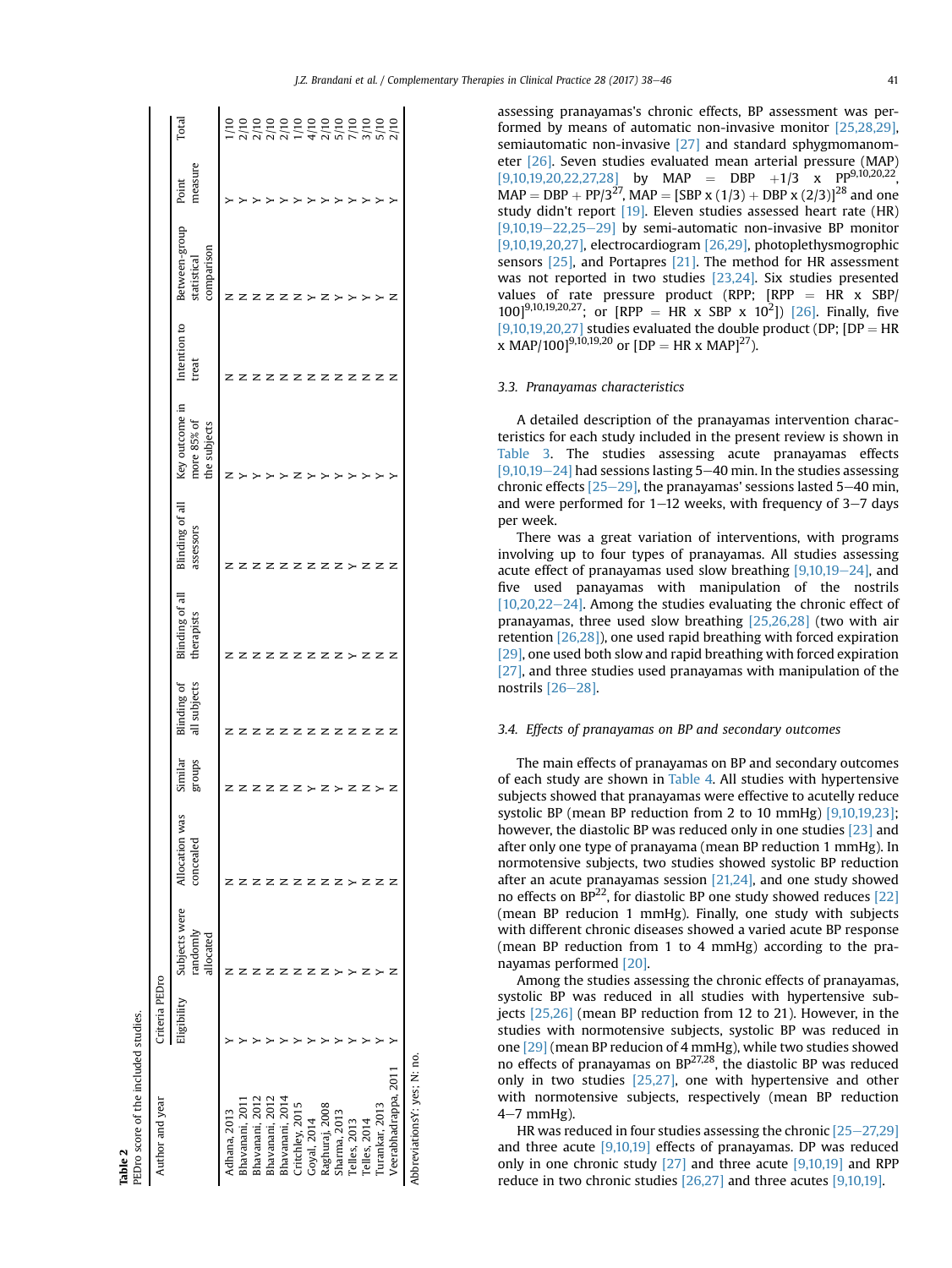<span id="page-4-0"></span>

| Author, year and country                   | Details about the <i>pranayamas</i>                                                                                                                                                                                                                                  |
|--------------------------------------------|----------------------------------------------------------------------------------------------------------------------------------------------------------------------------------------------------------------------------------------------------------------------|
| Adhana et al. (2013) (India) [25]          | Subjects were guided by the investigator, to do 2:1 breathing, maintaining respiratory rate of around 6 per minute. The 2:1                                                                                                                                          |
|                                            | breathing is a type of yogic breathing technique in which exhalation is twice of inhalation. Subjects was asked to inhale while                                                                                                                                      |
|                                            | counting 1, 2, 3, 4 and exhale while counting 1, 2, 3, 4, 5, 6, 7, 8. There was no pause between inhalation and exhalation.                                                                                                                                          |
| Bhavanani et al. (2011) (India) [9]        | The pranayama was done through both nostrils in a calm and regular manner with a conscious effort to use the lower, middle,                                                                                                                                          |
|                                            | and upper parts of the lungs in a sequential manner for both inhalation and exhalation. Participants were instructed to breathe in                                                                                                                                   |
|                                            | and out for an equal count of 5 that was given by the instructor using a stopwatch. The instructor called out counts at the rate of 6                                                                                                                                |
| Bhavanani et al. $(2012)^{a}$ (India) [10] | breaths/min for the entire duration of 5 min.                                                                                                                                                                                                                        |
|                                            | The subjects were instructed to perform nasika mudra with their right hand, by touching the tip of their index finger to the base<br>of their thumb. The right thumb was then used to close their right nostril with gentle pressure. The pranayama was then         |
|                                            | performed through the unblocked left nostril in a calm and regular manner with a conscious effort to use low, mid and upper                                                                                                                                          |
|                                            | parts of the lungs in a sequential manner for both inspiration and expiration. Subjects were instructed to breathe in and out for                                                                                                                                    |
|                                            | an equal count of 5 that was given by the instructor throughout the period in tune with a stop watch. A regularity of counts at the                                                                                                                                  |
|                                            | rate of 6 breaths/min (BPM) was maintained by the instructor for the entire duration of nearly 5min taken to complete 27 rounds                                                                                                                                      |
|                                            | of CNP.                                                                                                                                                                                                                                                              |
| Bhavanani et al. $(2012)^{b}$ (India) [19] | He/she then performs three rounds of slow and deep yogic breathing into low chest, mid chest and upper chest followed by the                                                                                                                                         |
|                                            | prolonged audible rendition of the akara, ukara and pseudo nada (Aaa, Uuu and Mmm sounds) respectively during exhalation                                                                                                                                             |
|                                            | phase. Following this, he/she performs three rounds of the complete yogic breathing (mahat yoga pranayama) technique with an                                                                                                                                         |
|                                            | audible rendition of omkara nada (AUM sound) during exhalation phase. The time taken for the exhalation with nada is<br>approximately three times the time taken for each inhalation, thus maintaining a ratio of $1:3$ .                                            |
| Bhavanani et al. (2014) (India) [20]       | Right UNB (SN) using nasika mudra wherein the ring finger was used to occlude left nostril by pressing on the outside of the                                                                                                                                         |
|                                            | nostril; Left UNB (CN) using nasika mudra wherein the thumb was used to occlude right nostril by pressing on the outside of the                                                                                                                                      |
|                                            | nostril; Breathing in through right nostril and out through the left (SB) using nasika mudra to regulate flow through respective                                                                                                                                     |
|                                            | nostrils; Breathing in through left nostril and out through the right (CB) using nasika mudra to regulate flow through respective                                                                                                                                    |
|                                            | nostrils; Breathing in through left nostril and out through right followed by breathing in through right and out through left (NS)                                                                                                                                   |
|                                            | using nasika mudra to regulate flow through respective nostrils.                                                                                                                                                                                                     |
| Critchley et al. (2015)                    | The main experimental session was undertaken over a continuous period (26.5 minutes-27.5 min, depending on seudo                                                                                                                                                     |
| (Reino Unido) [21]                         | randomized order, see below), during which time the participant was prompted, over blocks of one minute either to breath at<br>their own pace (unpaced), to breath slowly (slow paced), or to breath more rapidly (regular paced—approximating the normal            |
|                                            | supine breathing rate of most participants). Instructions were given as auditory cues at the onset of each block and throughout                                                                                                                                      |
|                                            | the paced breathing at the target rate ('breathe in', 'breathe out'). The participant also heard timing tones every second                                                                                                                                           |
|                                            | throughout each block.                                                                                                                                                                                                                                               |
| Goyal, 2014 (India) [26]                   | Nadi-shodhana pranayama: Patient was instructed to use right thumb for right nostril and right third finger for left nostril. He                                                                                                                                     |
|                                            | was told to close the right nostril and inhale deeply through left nostril to the count of 4. Then he was told to block both nostrils                                                                                                                                |
|                                            | and hold the breath for 2 counts. This was followed by blocking of the left nostril and exhalation through the right nostril to the                                                                                                                                  |
|                                            | count of 4. This act was repeated with the other nostril also. The time duration was at least 2 min at first, progressively increasing                                                                                                                               |
|                                            | the duration up to 10 min. Chandar Bhedi pranayama: The patient was asked to close the right nostril, inhale through the left                                                                                                                                        |
|                                            | nostril. Then he was told to close the left nostril and exhale through the right nostril without any pause. Time duration was at<br>least for 2 min at first, progressively increasing the duration up to 10 min. Bhramari pranayama: The patient was asked to close |
|                                            | eyes with four fingers over each eye and thumbs blocking the ears. Then he was told to inhale deeply through both nostrils and                                                                                                                                       |
|                                            | with the mouth closed exhale through both the nostrils producing a continuous humming sound until the exhalation has                                                                                                                                                 |
|                                            | exhausted. This was repeated for 10 cycles. Omkar chanting: The patient was asked to inhale deeply with both nostrils followed                                                                                                                                       |
|                                            | by a loud chanting of sound of omkar from the mouth during exhalation in the ratio of a: o; ma as 1:4;2. This was repeated for 10                                                                                                                                    |
|                                            | cycles.                                                                                                                                                                                                                                                              |
| Raghuraj et al. (2008)(India) [22]         | There were three yoga breathing (pranayama) sessions and two control sessions one of breath awareness (BAW) and the other of                                                                                                                                         |
|                                            | normal breathing (CTL) given to each subject. The five practices are described below. (1) Right nostril yoga breathing (RNYB) or                                                                                                                                     |
|                                            | Suryanuloma viloma pranayama practice involves breathing exclusively in and out through the right nostril while the left nostril<br>is gently occluded. (2) Left nostril yoga breathing (LNYB) or Chandra anuloma viloma pranayama practice involves breathing       |
|                                            | through the left nostril exclusively while the right nostril is occluded. (3) Alternate nostril yoga breathing (ANYB) or Nadisuddhi                                                                                                                                  |
|                                            | pranayama practice involves breathing through left and right nostrils alternately. Throughout these practices the awareness is                                                                                                                                       |
|                                            | directed to the breath and breathing. During breath awareness, the participants maintained awareness of the breath without                                                                                                                                           |
|                                            | manipulation of the nostrils (Visweswaraiah and Telles 2004). During the normal breathing session the participants sat at ease                                                                                                                                       |
|                                            | without specific instructions about their breathing. In the three nostril manipulating pranayamas the thumb and the ring finger                                                                                                                                      |
|                                            | of the right hand were used to manipulate or occlude the nostrils.                                                                                                                                                                                                   |
| Sharma et al. (2013) (India) [27]          | 1. Fast Pranayama: Each cycle (6 min) consisted of practicing 1 min of Kapalabhati, Bhastrika and Kukkriya pranayama                                                                                                                                                 |
|                                            | interspersed with 1 min of rest between each pranayama. Subjects were asked to complete 3 or more cycles in each session.                                                                                                                                            |
|                                            | Kapalabhati Pranayama: The subjects were instructed to sit in Vajrasana and to forcefully expel all of the air from the lungs while<br>pushing the abdominal diaphragm upwards. The expulsion is active but the inhalation is passive. Subjects rapidly breathed out |
|                                            | actively and inhaled passively through both nostrils. Bhastrika Pranayama: In this, emphasis is given to thoracic (not abdominal)                                                                                                                                    |
|                                            | breathing activity. Subjects were instructed to take deep inspiration followed by rapid expulsion of breath following one another                                                                                                                                    |
|                                            | in rapid succession. After 10 expulsions, the final expulsion is followed by the deepest possible inhalation. Breath is suspended as                                                                                                                                 |
|                                            | long as it can be done with comfort. Deepest possible exhalation is done very slowly. This completes one round of Bhastrika.                                                                                                                                         |
|                                            | Kukkriya Pranayam: To perform this dog pant like breathing technique, the subject sat in Vajrasana with both palms on the                                                                                                                                            |
|                                            | ground in front with wrists touching knees and fingers pointing forward. The mouth was opened wide and the tongue pushed                                                                                                                                             |
|                                            | out as far as possible. They then breathed in and out at a rapid rate with their tongue hanging out of their mouth. After 10 or 15                                                                                                                                   |
|                                            | rounds they relaxed back into Vajrasana. 2. Slow pranayama: Each round (7 min) of session consisted of practicing 2 min of                                                                                                                                           |
|                                            | Nadishodhana, Pranava and Savitri pranayama interspersed with 1 min of rest between each pranayama done in comfortable                                                                                                                                               |
|                                            | posture (sukhasana). Nadishodhana Pranayama: This is slow, rhythmic, alternate nostril breathing. One round consisted of<br>inhaling through one nostril, exhaling through other nostril and repeating the same procedure through other nostril. Savitri             |
|                                            | Pranayama is a slow, deep and rhythmic breathing, each cycle having a ratio of 2:1:2:1 between inspiration (purak), heldin                                                                                                                                           |
|                                            | breath (kumbhak), expiration (rechak), and held out breath (shunyak) phases of the respiratory cycle. Each lobular segment of                                                                                                                                        |
|                                            | the lungs was filled and a six count was used for inspiration and expiration, with a three count for the retained breaths                                                                                                                                            |
|                                            | $(6 \times 3 \times 6 \times 3)$ . Pranava Pranayama is slow, deep and rhythmic breathing where emphasis is placed on making the sound AAA,                                                                                                                          |
|                                            | UUU and MMM while breathing out for duration of $2-3$ times the duration of the inhaled breath. It is a four part technique                                                                                                                                          |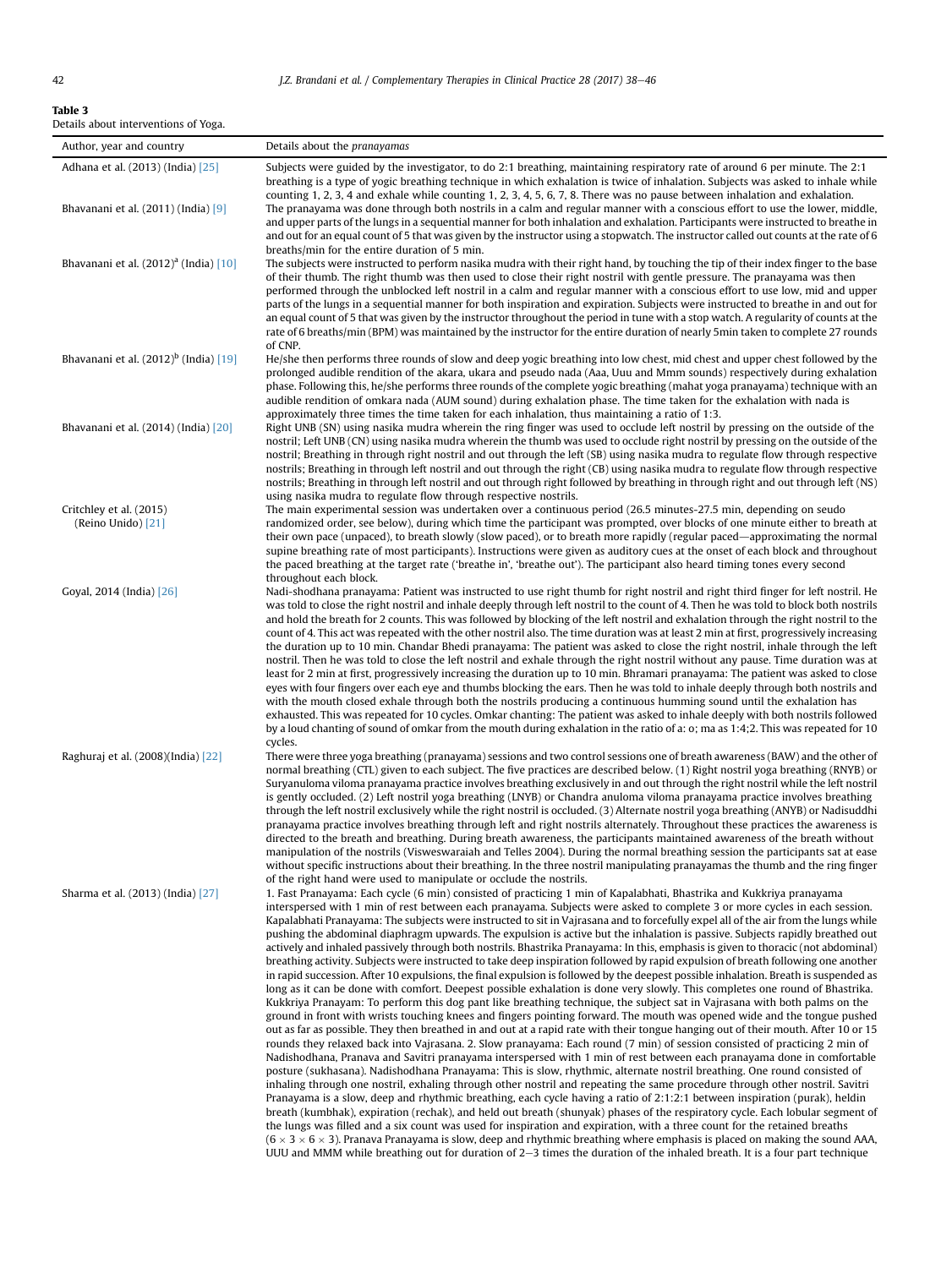# <span id="page-5-0"></span>Table 3 (continued )

| Author, year and country           | Details about the <i>pranayamas</i>                                                                                                                                                                                                                                                                                                                                                                                                                                                                                                                                                                                                                                                                                                                                                                                                                                                            |
|------------------------------------|------------------------------------------------------------------------------------------------------------------------------------------------------------------------------------------------------------------------------------------------------------------------------------------------------------------------------------------------------------------------------------------------------------------------------------------------------------------------------------------------------------------------------------------------------------------------------------------------------------------------------------------------------------------------------------------------------------------------------------------------------------------------------------------------------------------------------------------------------------------------------------------------|
| Telles et al. (2013) (India) [23]  | consisting of Adham Pranayama (lower chest breathing with the sound of AAA), Madhyam Pranayama (midchest breathing with<br>the sound of UUU), Adhyam Pranayama (upper chest breathing with the sound of MMM) and then the union of the earlier three<br>parts in a complete yogic breath known as Mahat Yoga Pranayama with the sound of AAA, UUU and MMM.<br>Anulomaviloma pranayama (ANYB) involves breathing through left and right nostrils alternately. In this practice the thumb and<br>the ring finger of the right hand were used to manipulate or occlude the nostrils. The ANYB did not include breath retention.<br>Breath awareness (control session): During breath awareness, the participants maintained awareness of the breath without<br>manipulation of the nostrils. The participants' attention was directed to the movement of air into and out of their nostrils. They |
| Telles et al. (2014) (India) [24]  | also attempted to be aware of the air as it moved through their nasal passage.<br>Alternate nostril yoga breathing (ANYB): the participants practiced alternate nostril yoga breathing which involves breathing<br>through both nostrils alternately without retention of the breath. The participants used the thumb and ring finger of the right<br>hand to manipulate the nostrils. The breathing practice begins by exhaling through the left nostril with the right nostril<br>occluded; then inhaling through the left nostril; followed by exhaling through the right nostril with the left nostril occluded;<br>then inhaling through the right nostril and exhaling through the left nostril. Breath awareness: the participants were asked to be                                                                                                                                     |
| Turankar et al. (2013)(India) [28] | attentive to their breath during inhalation and exhalation without trying to modify their breath.<br>Slow breathing was done by sitting on the ground in Sukhasana (crossed leg with cervical and lumbar spine extended, arms<br>pronated and extended, wrists placed on knees, and fist closed), in an ambient, wellventilated, quiet room, at room temperature;<br>it was ensured that the subjects had no nasal obstruction. The subjects of the Pranayama group were trained in the<br>AnulomaViloma technique of pranayama with Kumbhak (alternative nostril breathing with breath holding). The subjects were<br>asked to breathe in through the left nostril over a period of 6 s, hold their breath for 6 s with both nostrils closed, and then to<br>exhale through the right nostril over a period of 6 s.                                                                           |
|                                    | Veerabhadrappa et al. (2011) (India) [29] Sit on padmasana. Keep the body, neck and head erect. Close the mouth. Inhale and exhale quickly ten times like the bellows of<br>the blacksmith i.e., with hissing sound. Start with rapid expulsion of breath following one another in rapid succession. After ten<br>expulsions, the final expulsion is followed by the deepest possible inhalation. Breath is suspended as long as it can be done with<br>comfort. Deepest possible exhalation is done very slowly. This completes one round of Bhastrika. Rest a while after one round is<br>over by taking a few normal breaths. Start with the next round. Practice up to three rounds. After completion of Bhastrika<br>training for 12 weeks, there were no dropouts from the training session. The subjects were again subjected to the tests described<br>above, individually.            |

## Table 4

Main results on blood pressure variables, other cardiovascular parameters and the conclusions of the studies assessed.

| Author, year and<br>country                          | Results                                                                                                                                                                                                                                                                                                                                                                                                                                                               | Conclusion                                                                                                                                                                                                                                                                                                                                                                                                                                                                                                                                                                      |
|------------------------------------------------------|-----------------------------------------------------------------------------------------------------------------------------------------------------------------------------------------------------------------------------------------------------------------------------------------------------------------------------------------------------------------------------------------------------------------------------------------------------------------------|---------------------------------------------------------------------------------------------------------------------------------------------------------------------------------------------------------------------------------------------------------------------------------------------------------------------------------------------------------------------------------------------------------------------------------------------------------------------------------------------------------------------------------------------------------------------------------|
| Adhana et al. (2013)<br>(India) [25]                 | SBP 149 $\pm$ 10 vs. 137 $\pm$ 8 mmHg (p < 0.001); DBP 96 $\pm$ 6 vs.<br>$89\pm4$ mmHg (p < 0.001); HR 84 vs. 79 $\pm$ 3beats/min (p < 0.001);<br>RR 20 $\pm$ 2 vs. 17 $\pm$ 2breaths/min (p < 0.001).                                                                                                                                                                                                                                                                | "2:1 yogic breathing technique like other breathing techniques<br>causes a change in body physiology by altering various<br>parameters that are governed by the autonomic nervous<br>system. Since stress is one of the most important precipitating<br>factors of essential hypertension, practice of 2:1 breathing can<br>be helpful in patients of essential hypertension by lowering of<br>blood pressure directly and also reducing stress levels in the<br>body."                                                                                                         |
| Bhavanani et al. (2011)<br>$(India)$ [9]             | SBP 136.13 $\pm$ 3.32 vs. 126.96 $\pm$ 2.54 mmHg (p < 0.001)/DBP<br>77.83 $\pm$ 1.48 vs. 75.74 $\pm$ 1.32 mmHg (n/dif) MAP 97.26 $\pm$ 1.78 vs.<br>92.81 $\pm$ 1.49 mmHg (p < 0.001)/HR 79.3 $\pm$ 2.86 vs.<br>76.57 $\pm$ 2.69beats/min (p < 0.05)/DP 77.34 $\pm$ 3.31 vs.<br>71.34 $\pm$ 3.04 units (p < 0.001).                                                                                                                                                    | "We conclude that sukha pranayama when performed at the<br>rate of 6 breaths/min is effective in reducing heart rate and<br>blood pressure in hypertensive patients after just 5 min of<br>practice. This finding has potential therapeutic applications in<br>day-to-day as well as clinical situations where blood pressure<br>needs to be brought down quickly. It is simple, cost-effective,<br>and may be added to the management protocol for<br>hypertensive patients in addition to the regular medical<br>management of such situations."                              |
| Bhavanani et al. (2012) <sup>a</sup><br>(India) [10] | SBP 134,68 $\pm$ 3,17 vs. 130,27 $\pm$ 3,16 mmHg (p = 0.001)/DBP<br>78.77 $\pm$ 1.74 vs. 78.05 $\pm$ 1.89 mmHg (n/dif) HR 75,77 $\pm$ 3,15 vs.<br>73,45 $\pm$ 3,12 beats/min (p < 0.001).                                                                                                                                                                                                                                                                             | "It is concluded that CNP is effective in reducing HR and SBP in<br>hypertensive patients on regular standard medical<br>management  This may be due to a normalization of<br>autonomic cardiovascular rhythms with increased vagal<br>modulation and/or decreased sympathetic activity along with<br>improvement in baroreflex sensitivity."                                                                                                                                                                                                                                   |
| Bhavanani et al. (2012) <sup>b</sup><br>(India) [19] | SBP 126.86 $\pm$ 3.03 vs. 124.07 $\pm$ 3.09 mmHg (p < 0.05)/HR<br>75.24 $\pm$ 2.34 vs. 72.96 $\pm$ 2.22beats/min (p < 0.01)/DP<br>69.07 $\pm$ 2.75 vs. 66.26 $\pm$ 2.65 units (p < 0.01).                                                                                                                                                                                                                                                                             | "It is concluded that the practice of pranava pranayama is<br>effective in reducing HR and SBP in hypertensive patients. This<br>may be due to a normalization of autonomic cardiovascular<br>rhythms as a result of increased vagal modulation and/or<br>decreased sympathetic activity and improved baroreflex<br>sensitivity along with an augmentation of endogenous NO<br>production."                                                                                                                                                                                     |
| Bhavanani et al. (2014)<br>(India) [20]              | SBP: $\Delta\%$ de Nadi Shuddhi (-5,04 $\pm$ 4,97) diferente from NB<br>$(-0.90 \pm 5.05)$ , surya bhedana (1,23 $\pm$ 5,33) and surya nadi<br>$(1,49 \pm 5,17)/DBP$ : Surya Bhedana $(4,17 \pm 6,46)$ different from<br>chandra Bhedana ( $2,42 \pm 6,94$ ) and Chandra Nadi<br>$(-2,05 \pm 7,59)/HR$ : $\Delta\%$ de Surya Bhedana (2,22 $\pm$ 6,42)<br>statistically different from Chandra bhedana ( $-4,61 \pm 5,99$ ) and<br>Chandra Nadi ( $-4,78 \pm 7,17$ ). | "We conclude that right and left yogic UNB and ANB techniques<br>have differential physiological effects. Right nostril initiated<br>UNB and ANB techniques induce a state of arousal through<br>sympathetic activation and/through increased ascending<br>reticular activity and/or by central action at the primary<br>thalamocortical level. On the other hand, left nostril initiated<br>UNB and ANB techniques delay reactivity of the subjects by<br>inducing a sense of inert lethargy and may induce a state of<br>parasympathetic dominance as seen in CV parameters." |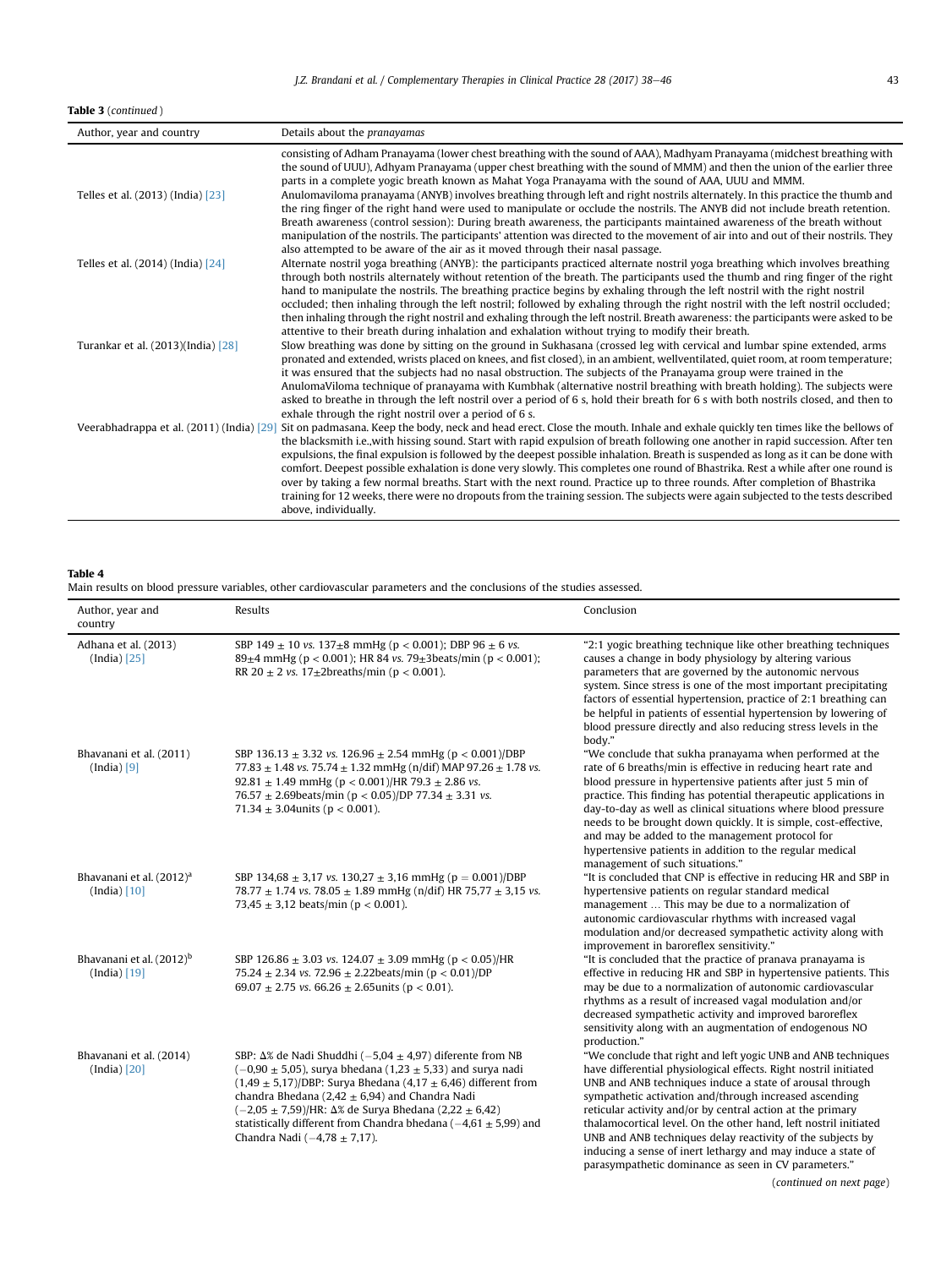#### Table  $\overline{A}$  (continued)

| Author, year and<br>country                      | Results                                                                                                                                                                                                                                                                                                                                                                                                                                                                                                                                                                                                                                                                                                                                                                                                                                                                                                                                                                               | Conclusion                                                                                                                                                                                                                                                                                                                                                                                                                                                                                |
|--------------------------------------------------|---------------------------------------------------------------------------------------------------------------------------------------------------------------------------------------------------------------------------------------------------------------------------------------------------------------------------------------------------------------------------------------------------------------------------------------------------------------------------------------------------------------------------------------------------------------------------------------------------------------------------------------------------------------------------------------------------------------------------------------------------------------------------------------------------------------------------------------------------------------------------------------------------------------------------------------------------------------------------------------|-------------------------------------------------------------------------------------------------------------------------------------------------------------------------------------------------------------------------------------------------------------------------------------------------------------------------------------------------------------------------------------------------------------------------------------------------------------------------------------------|
| Critchley et al. (2015)<br>(Reino Unido) [21]    | Values not shown/But no significant difference                                                                                                                                                                                                                                                                                                                                                                                                                                                                                                                                                                                                                                                                                                                                                                                                                                                                                                                                        | " The correlates of respiratory change, along mid and dorsal<br>brainstem, thalamus and cortex and highlight the primacy of<br>ventilation to the representation and motor control of<br>breathing, particularly when engaged in controlled slow<br>breathing "                                                                                                                                                                                                                           |
| Goyal, 2014 (India) [26]                         | SBP: CG 144 $\pm$ 1.4 vs. 141 $\pm$ 2.4 mmHg (n/dif); PG 148 $\pm$ 1.6 vs.<br>$127 \pm 2.4$ mmHg (p < 0.001)/HR: CG 95 $\pm$ 2.7 vs. 80 $\pm$ 2.44 beats/<br>min ( $p < 0.001$ ); PG 95 $\pm$ 1.79 vs. 76 $\pm$ 1,96beats/min ( $p < 0.001$ ).                                                                                                                                                                                                                                                                                                                                                                                                                                                                                                                                                                                                                                                                                                                                        | "The pranayama produces relaxed state and in this state<br>parasympathetic activity overrides sympathetic activity. Hence,<br>addition of pranayama can be a useful addition to<br>antihypertensive drugs for better control of hypertension in<br>mild hypertensives."                                                                                                                                                                                                                   |
| Raghuraj et al.<br>$(2008)(\text{India})$ [22]   | RNYB: SBP 110.57 $\pm$ 6.52 vs. 116.67 $\pm$ 5.41 mmHg (p < 0.001);<br>DBP 72.67 $\pm$ 5.30 vs. 76.00 $\pm$ 5.02 mmHg (p < 0.001); HR<br>74.20 $\pm$ 9.69 vs. 77.20 $\pm$ 11.04beats/min (n/dif)/LNYB: SBP<br>110.38 $\pm$ 6.53 vs. 106.19 $\pm$ 6.51 mmHg (p < 0.01); DBP<br>72.76 $\pm$ 4.88 vs. 71.62 $\pm$ 4.67 mmHg (n/dif); HR 73.5 $\pm$ 8.25 vs.<br>77.76 $\pm$ 11.05 beats/min (p < 0.05)/ANYB: SBP 109.81 $\pm$ 6.19 vs.<br>108.67 $\pm$ 6.43 mmHg (p < 0.05); DBP 73.05 $\pm$ 4.27 vs.<br>72.38 $\pm$ 3.98 mmHg (p < 0.05); HR 75.78 $\pm$ 9.11 vs.<br>80.61 ± 10.61beats/min (p < 0.05)/BAW: SBP 111.33 ± 5.88 vs.<br>111.24 $\pm$ 6.23 mmHg (n/dif); DBP 72.67 $\pm$ 4.49 vs.<br>72.48 $\pm$ 4.51 mmHg (n/dif); HR 72.98 $\pm$ 9.01 vs. 74.98 $\pm$ 8.12<br>beats/min (n/dif)/NB: SBP 112.48 $\pm$ 6.84 vs. 112.19 $\pm$ 6.60 mmHg<br>(n/dif); DBP 73.05 $\pm$ 4.59 vs. 72.19 $\pm$ 4.47 mmHg (p < 0.05); HR<br>78.13 $\pm$ 8.48 vs. 77.30 $\pm$ 7.35 beats/min (n/dif). | "Hence, the physiological effects of yoga breathing practices on<br>autonomic activity in conditions affecting autonomic balance<br>Hence, unilateral nostril yoga breathing practices appear to<br>influence the blood pressure in different ways. These effects<br>suggest possible therapeutic applications"                                                                                                                                                                           |
| Sharma et al. (2013)<br>(India) [27]             | Gfast: SBP 114.36 $\pm$ 10.86 vs. 112.30 $\pm$ 8.82 mmHg (n/dif); DBP<br>75.80 $\pm$ 7.16 vs. 74.16 $\pm$ 6.80 mmHg (n/dif); HR 76.83 $\pm$ 5.41 vs.<br>75.73 $\pm$ 4.89beats/min (n/dif)/Gslow: SBP 116.26 $\pm$ 9.15 vs.<br>114.36 $\pm$ 7.14 mmHg (n/dif); DBP 74.30 $\pm$ 7.40 vs.<br>70.16 $\pm$ 4.48 mmHg (p < 0.05); HR 76.60 $\pm$ 5.15 vs.<br>73.66 $\pm$ 3.90 beats/min (p < 0.001);/CG: SBP 115.06 $\pm$ 8.75 vs.<br>$113.50 \pm 8.26$ mmHg (n/dif); DBP 73.33 $\pm$ 5.35 vs.<br>74.10 $\pm$ 4.18 mmHg (n/dif); HR 77.70 $\pm$ 5.73 vs. 76.83 $\pm$ 4.59<br>beats/min $(n/dif)$ .                                                                                                                                                                                                                                                                                                                                                                                          | " significant benefit on physiological parameters is seen in<br>only subjects practicing slow pranayama. Since the results on<br>perceived stress are comparable, slow pranayamas can be given<br>to subjects in all age groups (both young and old) whereas fast<br>pranayamas are more suitable for subjects with stable<br>cardiovascular function "                                                                                                                                   |
| Telles et al. (2013)<br>(India) [23]             | ANYB: SBP 133,67 $\pm$ 14,26 vs. 128,00 $\pm$ 10,64 mmHg (p < 0.001);<br>DBP 85,67 $\pm$ 8,58 vs. 84,33 $\pm$ 7,28 mmHg (p < 0,05)/BAW: SBP<br>130.67 $\pm$ 16.39 vs. 127.2 $\pm$ 13.72 mmHg (p < 0.05); DBP<br>84.33 $\pm$ 10.73 vs. 83.73 $\pm$ 9.26 mmHg (n/dif)/CG: SBP<br>$140.83 \pm 14.22$ vs. $139.53 \pm 18.65$ mmHg (n/dif); DBP<br>81.20 $\pm$ 9.42 vs. 81.33 $\pm$ 9.37 mmHg (n/dif). ANYB group was<br>different from CG.                                                                                                                                                                                                                                                                                                                                                                                                                                                                                                                                                | "The presente study showed that the practice ANYB and BAW<br>reduced the systolic and diastolic BP and systolic BP when<br>people with hypertension performed the Purdue pegboard task<br>(with better score after ANYB). Since the task requires dexterity<br>and coordination, it also requires focusing. Focusing is known to<br>be associated with sympathetic activation. Hence ANYB reduces<br>BP but improves performance in a skilled motor task in people<br>with hypertension." |
| Telles et al. (2014)<br>(India) [24]             | PG: ANYB SBP 119.8 $\pm$ 9.2 vs. 116.8 $\pm$ 14.5 mmHg (n/dif); DBP<br>73.9 ± 7.3 vs. 73.1 ± 8.8 mmHg (n/dif)/BAW SBP 118.3 ± 10.4 vs.<br>117.3 $\pm$ 13.0 mmHg (n/dif) DBP 75.3 $\pm$ 6.2 vs. 74.6 $\pm$ 7.0 mmHg<br>$(n/dif)/CG$ : SBP 118.7 $\pm$ 11.9 vs. 118.8 $\pm$ 15.1 mmHg (n/dif) DBP<br>73.8 $\pm$ 1.9 vs. 72.7 $\pm$ 11.6 mmHg (n/dif).                                                                                                                                                                                                                                                                                                                                                                                                                                                                                                                                                                                                                                   | "The results suggest that vagal activity increased during and<br>after ANYB, which could have contributed to the decrease in BP<br>and changes in the HRV."                                                                                                                                                                                                                                                                                                                               |
| Turankar et al.<br>$(2013)(\text{India})$ [28]   | GP: SBP 118.7 $\pm$ 7.26 vs. 118.5 $\pm$ 2.26 mmHg (n/dif); DBP<br>67.67 $\pm$ 9.89 vs. 71.67 $\pm$ 7.03 mmHg (n/dif); HR 77.17 $\pm$ 9.43<br>beats/min ( $p < 0.05$ )/CG: SBP 120.40 $\pm$ 8.87 vs.<br>123.00 $\pm$ 10.39 mmHg (n/dif); DBP 74.20 $\pm$ 6.87 vs.<br>71.80 $\pm$ 1.08 mmHg (n/dif).                                                                                                                                                                                                                                                                                                                                                                                                                                                                                                                                                                                                                                                                                   | "To conclude, this pilot study showed that the practice of slow<br>breathing exercise (pranayama) on a regular basis attenuated<br>the sympathetic tone of body in healthy volunteers, and that the<br>changes began to appear in a short period of seven days "                                                                                                                                                                                                                          |
| Veerabhadrappa et al.<br>$(2011)$ (India) $[29]$ | Supine SBP 112,08 $\pm$ 8,99 vs. 108,16 $\pm$ 7,77 mmHg (p < 0.001)/<br>Standing SBP 106,88 $\pm$ 9,98 vs. 104,56 $\pm$ 7,93 mHg (p < 0,01)/<br>HRrest 73.3 $\pm$ 11.01 vs. 59.9 $\pm$ 10.06beats/min (p < 0.001)/<br>Difference 5.40 $\pm$ 2.86 vs. 3.56 $\pm$ 2.62 mmHg (p < 0.001).                                                                                                                                                                                                                                                                                                                                                                                                                                                                                                                                                                                                                                                                                                | "it can be concluded from the present study that Mukh<br>Bhastrika, practiced for a longer duration, has beneficial effects<br>on the cardiovascular autonomic reactivity, and the study<br>results can be widely applicable in day-to-day life, to all people<br>from various social, environmental, cultural, and religious<br>backgrounds "                                                                                                                                            |

AbbreviationsBP: blood pressure; SBP: systolic blood pressure; DBP: diastolic blood pressure; HR: heart rate; RR: respiratory rate; PG: pranayama group; CG: control group; mmHg: millimeters of mercury; RNYB: right nostril yoga breathing; LNYB: left nostril yoga breathing; ANYB: alternate nostril yoga breathing; Gfast: group fast; Gslow: group slow; n/dif: no significative difference; BAW: breath awareness; NB: normal breathing; HRV: hear rate variability; NO: nitric oxide; UNB: uninostril breathing; ANB: alternate nostril breathing; CV: cardiovascular; CNP: chandra nadi pranayama.

# 4. Discussions

Existing reviews [\[14,17,18\]](#page-7-0) investigated the effect of yogic practices in general, making it difficult to understand what technique specific had promotes the effects found. The objective of this review was to investigate only studies that used pranayamas on BP. Were found 13 articles, nine of which emphasize the effects of pranayamas in reducing BP.

Although selected studies use only breathing exercises, there is a wide variety of pranayamas described in ancient Yoga text (Hatha Yoga Pradipika) for specific purposes, such as increased concentration, relaxation, increased breathing capacity, etc., even with the objective to reduce blood pressure, the adopted pranayamas showed no similarities. Apparently, the pranayamas with slower rhythms and manipulation of the nostrils, mainly with breaths by the left, present better results when compared with the other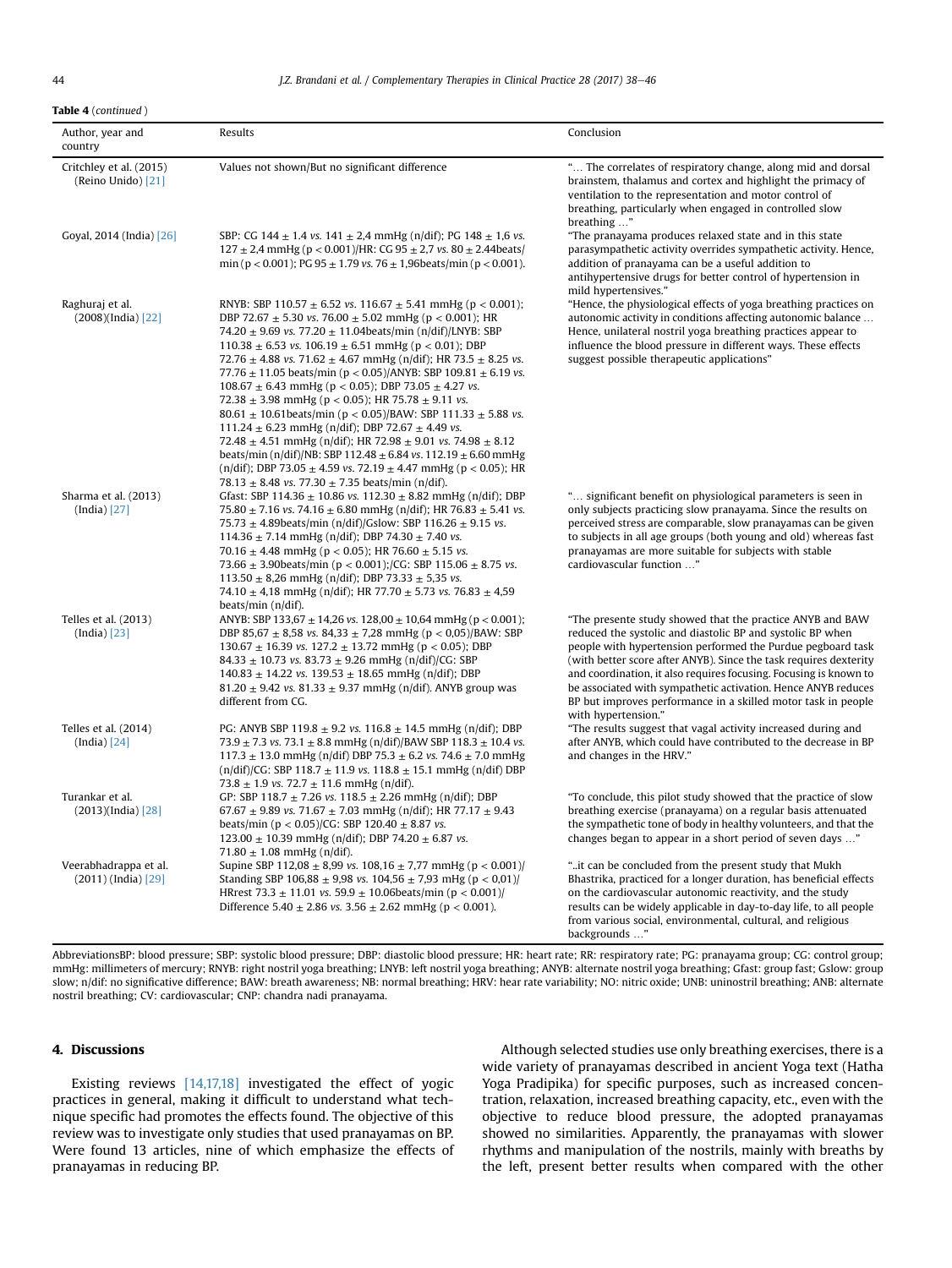<span id="page-7-0"></span>types.

Five investigated the effect of practice for a few sessions  $[25-29]$  $(1-12$  weeks), including four showed significant reduction in BP, and just one not present positive results (smaller intervention time) [\[28\].](#page-8-0)

The participants of seven  $[9,19-24]$  acute-effects studies had previous experience with Yoga or with breathing exercises. This may have contributed to the effectiveness of the intervention. We believe that unfamiliarity with exercise, can promote disconforts and tensions that would lead to acute physiological alterations that are contrary to the proposed objectives. While more prolonged practices can provide greater benefits in cardiovascular parameters by the process of learning and adaptation of the physiological mechanisms.

In all studies with control group  $[23,24,26-28]$ , there were no significant differences in these groups, while the intervention group [23,24,26,27] showed reductions for the main variables.

With regard the methodological quality of included studies, all were methodologically deficient, which reinforces the low quality of studies with Yoga, presenting biases as non-random distribution [9,10,19-22,24-26,29], lack of control group  $[9,10,19-22,25,29]$ , no presence of blinded examiners  $[9,10,19-22,24-29]$ , blood pressure measured using different protocols and not always presented clearly in the methods.

#### 4.1. Implications for clinical practice

The pranaymas can play a role in the primary prevention of cardiovascular disease especially in patient populations with increased risk of cardiovascular disease but also in healthy participants. The pranayamas with slower rhythms and manipulation of the nostrils, mainly with breaths by the left, present better results when compared with the other types and should be the main pranayamas applied when the goal is to reduce blood pressure especially in hypertensive patients. However, the implications for clinical practice are limited by the low methodological quality of the included studies.

#### 4.2. Limitations

We cannot guarantee that all relevant trials were located. Another limitation to this review is the overall risk of bias, as most studies suffer limitations of blinding patients, therapists and assessors to treatment conditions, lack of randomization. Moreover, this review included normotensive patients and patients with different conditions of hypertension. This review is further limited by the heterogeneity of intervention programmes regarding content, frequency and duration of the exercise.

# 5. Conclusion

Interventions with slow and alternate pranayamas appear to be effective to reduce blood pressure in normal and hypertensive patients. However, the evidence must be regarded as preliminary due to the heterogeneity of methodological quality, limited number of available RCTs and the differents pranayamas types. Methodological improvements are required so that we can get reliable results and to earning potential for the inclusion of pranayamas as a complement to pharmacological treatment.

# Disclosures

This work was supported by Coordenação de Aperfeiçoamento de Pessoal de Nível Superior.

## Conflicts of interest

No conflicts to declare.

#### References

- [1] [S. Basu, C. Millett, Social epidemiology of hypertension in middle-income](http://refhub.elsevier.com/S1744-3881(17)30172-X/sref1) [countries determinants of prevalence, diagnosis, treatment, and control in](http://refhub.elsevier.com/S1744-3881(17)30172-X/sref1) the WHO SAGE study, Hypertension 62 (2013)  $18-26$  $18-26$ .
- [2] [M.I. Schmidt, B.B. Duncan, J.F. Hoffmann, L. Moura, D.C. Malta,](http://refhub.elsevier.com/S1744-3881(17)30172-X/sref2) [R.M.S.V. Carvalho, Preval](http://refhub.elsevier.com/S1744-3881(17)30172-X/sref2)ê[ncia de diabetes e hipertens](http://refhub.elsevier.com/S1744-3881(17)30172-X/sref2)ão arterial no Brasil baseada em inquérito de morbidade auto-referida, Brasil, 2006, Rev Saúde [Pública 43 \(Suppl. 2\) \(2009\) 74](http://refhub.elsevier.com/S1744-3881(17)30172-X/sref2)-[82](http://refhub.elsevier.com/S1744-3881(17)30172-X/sref2).
- [3] [American College of Sports Medicine, Position stand: exercise and hyperten](http://refhub.elsevier.com/S1744-3881(17)30172-X/sref3)[sion, Med. Sci. Sports Exerc 36 \(2004\) 533](http://refhub.elsevier.com/S1744-3881(17)30172-X/sref3)-[553](http://refhub.elsevier.com/S1744-3881(17)30172-X/sref3).
- [4] [G.V. Guimar](http://refhub.elsevier.com/S1744-3881(17)30172-X/sref4)ães, E.G. Ciolac, V.O. Carvalho, V.M. d'Ávila, L.A. Bortolotto, [E.A. Bocchi, Effects of continuous vs. interval exercise training on blood](http://refhub.elsevier.com/S1744-3881(17)30172-X/sref4) [pressure and arterial stiffness in treated hypertension, Hypertens. Res. 33](http://refhub.elsevier.com/S1744-3881(17)30172-X/sref4)  $(2010)$  627-[632](http://refhub.elsevier.com/S1744-3881(17)30172-X/sref4).
- [5] [E.G. Ciolac, High-intensity interval training and hypertension: maximizing the](http://refhub.elsevier.com/S1744-3881(17)30172-X/sref5) benefits of exercise? Am. J. Cardiovasc. Dis. 2  $(2012)$  102-[110.](http://refhub.elsevier.com/S1744-3881(17)30172-X/sref5)
- [6] [D.R. Bueno, C.S.C. Rosa, J.S. Codogno, R.A. Fernandes, I.F. Freitas Jr.,](http://refhub.elsevier.com/S1744-3881(17)30172-X/sref6) [H.L. Monteiro, Physical activity level, comorbidities, and aging in hypertensive](http://refhub.elsevier.com/S1744-3881(17)30172-X/sref6) [patients. Motriz, Rev. Educ. Física \(Online\) 19 \(2013\) S16](http://refhub.elsevier.com/S1744-3881(17)30172-X/sref6)-[S24.](http://refhub.elsevier.com/S1744-3881(17)30172-X/sref6)
- [7] [B.C. Turi, J.S. Codogno, R.A. Fernandes, H.L. Monteiro, Physical activity,](http://refhub.elsevier.com/S1744-3881(17)30172-X/sref7) [adiposity and hypertension among patients of public healthcare system, Rev.](http://refhub.elsevier.com/S1744-3881(17)30172-X/sref7) [Bras. Epidemiol. 17 \(2014\) 925](http://refhub.elsevier.com/S1744-3881(17)30172-X/sref7)-[937](http://refhub.elsevier.com/S1744-3881(17)30172-X/sref7).
- [8] [K.U. Dhungel, V. Malhotra, D. Sarkar, R. Prajapati, Effect of alternate nostril](http://refhub.elsevier.com/S1744-3881(17)30172-X/sref8) [breathing exercise on cardiorespiratory functions, Nepal Med. Coll. J. 10](http://refhub.elsevier.com/S1744-3881(17)30172-X/sref8)  $(2008)$   $25-27$ .
- [9] [A.B. Bhavanani, Z. Sanjay, Madanmohan, Immediate effect of sukha pra](http://refhub.elsevier.com/S1744-3881(17)30172-X/sref9)[nayama on cardiovascular variables in patients of hypertension, Int. J. Yoga](http://refhub.elsevier.com/S1744-3881(17)30172-X/sref9) [Ther. 21 \(2011\) 73](http://refhub.elsevier.com/S1744-3881(17)30172-X/sref9)-[76](http://refhub.elsevier.com/S1744-3881(17)30172-X/sref9).
- [10] [A.B. Bhavanani, Sanjay Z. Madanmohan, Immediate effect of chandra nadi](http://refhub.elsevier.com/S1744-3881(17)30172-X/sref10) [pranayama \(left unilateral forced nostril breathing\) on cardiovascular pa](http://refhub.elsevier.com/S1744-3881(17)30172-X/sref10)[rameters in hypertensive patients, Int. J. Yoga 5 \(2012\) 108](http://refhub.elsevier.com/S1744-3881(17)30172-X/sref10)-[111.](http://refhub.elsevier.com/S1744-3881(17)30172-X/sref10)
- [11] [J. Mizuno, H.L. Monteiro, An assessment of a sequence of yoga exercises to](http://refhub.elsevier.com/S1744-3881(17)30172-X/sref11) patients with arterial hypertension, J. Bodyw. Mov. Ther.  $17$  (2013) 35–[41.](http://refhub.elsevier.com/S1744-3881(17)30172-X/sref11)
- [12] [S. Telles, S.K. Sharma, A. Balkrishna, Blood pressure and heart rate variability](http://refhub.elsevier.com/S1744-3881(17)30172-X/sref12) [during yoga-based alternate nostril breathing practice and breath awareness,](http://refhub.elsevier.com/S1744-3881(17)30172-X/sref12)
- [Med. Sci. Monit. Basic Res. 20 \(2014\) 184](http://refhub.elsevier.com/S1744-3881(17)30172-X/sref12)-[193.](http://refhub.elsevier.com/S1744-3881(17)30172-X/sref12)
- [13] P. Kupfer, Yoga Prático. Florianó[polis: Dharma, 2001](http://refhub.elsevier.com/S1744-3881(17)30172-X/sref13).
- [14] [H. Cramer, H. Haller, R. Lauche, N. Steckhan, A. Michalsen, G. Dobos,](http://refhub.elsevier.com/S1744-3881(17)30172-X/sref14) [A systematic review and meta-analysis of yoga for hypertension, Am. J.](http://refhub.elsevier.com/S1744-3881(17)30172-X/sref14) [Hypertens. 27 \(2014\) 1146](http://refhub.elsevier.com/S1744-3881(17)30172-X/sref14)-[1151](http://refhub.elsevier.com/S1744-3881(17)30172-X/sref14).
- [15] [P. Raghuraj, A.G. Ramakrishnan, H.R. Nagendra, S. Telles, Effect of two selected](http://refhub.elsevier.com/S1744-3881(17)30172-X/sref15) [yogic breathing techniques on heart rate variability, Indian J. Physiol. Phar](http://refhub.elsevier.com/S1744-3881(17)30172-X/sref15)[macol. 42 \(1998\) 467](http://refhub.elsevier.com/S1744-3881(17)30172-X/sref15)-[472](http://refhub.elsevier.com/S1744-3881(17)30172-X/sref15).
- [16] [R.B. Ankad, A. Herur, S. Patil, G.V. Shashikala, S. Chinagudi, Effect of short-term](http://refhub.elsevier.com/S1744-3881(17)30172-X/sref16) [pranayama and meditation on cardiovascular functions in healthy individuals,](http://refhub.elsevier.com/S1744-3881(17)30172-X/sref16) [Heart Views 12 \(2011\) 58](http://refhub.elsevier.com/S1744-3881(17)30172-X/sref16)-[62.](http://refhub.elsevier.com/S1744-3881(17)30172-X/sref16)
- [17] M. Hagins, R. States, T. Selfe, K. Innes, Effectiveness of yoga for hypertension: systematic review and meta-analysis, Evidence-Based Complementary Altern. Med. (2013). [http://dx.doi.org/10.1155/2013/649836.](http://dx.doi.org/10.1155/2013/649836)
- [18] [P. Posadzki, H. Cramer, A. Kuzdzal, M.S. Lee, E. Ernst, Yoga for hypertension: a](http://refhub.elsevier.com/S1744-3881(17)30172-X/sref18) [systematic review of randomized clinical trials, Complementary Ther. Med. 22](http://refhub.elsevier.com/S1744-3881(17)30172-X/sref18)  $(2014)$  511-[522.](http://refhub.elsevier.com/S1744-3881(17)30172-X/sref18)
- [19] [A.B. Bhavanani, Sanjay Z. Madnmohan, I.V. Basavaraddi, Immediate cardio](http://refhub.elsevier.com/S1744-3881(17)30172-X/sref19)[vascular effects of pranava pranayama in hypertensive patients, Indian J.](http://refhub.elsevier.com/S1744-3881(17)30172-X/sref19) [Physiol. Pharmacol. 56 \(2012\) 273](http://refhub.elsevier.com/S1744-3881(17)30172-X/sref19)-[278.](http://refhub.elsevier.com/S1744-3881(17)30172-X/sref19)
- [20] [A.B. Bhavanani, M. Ramanathan, R. Balaji, D. Pushpa, Differential effects of](http://refhub.elsevier.com/S1744-3881(17)30172-X/sref20) [uninostril and alternate nostril pranayamas on cardiovascular parameters and](http://refhub.elsevier.com/S1744-3881(17)30172-X/sref20) reaction time, Int. J. Yoga 7 (2014)  $60-65$ .
- [21] [H.D. Critchley, A. Nicotra, P.A. Chiesa, Y. Nagai, M.A. Gray, L. Minati,](http://refhub.elsevier.com/S1744-3881(17)30172-X/sref21) [L. Bernardi, Slow breathing and hypoxic challenge: cardiorespiratory](http://refhub.elsevier.com/S1744-3881(17)30172-X/sref21) [consequences and their central neural substrates, PLoS One 10 \(2015\)](http://refhub.elsevier.com/S1744-3881(17)30172-X/sref21) [e0127082.](http://refhub.elsevier.com/S1744-3881(17)30172-X/sref21)
- [22] [P. Raghuraj, S. Telles, Immediate effect of speci](http://refhub.elsevier.com/S1744-3881(17)30172-X/sref22)fic nostril manipulating yoga [breathing practices on autonomic and respiratory variables, Appl. Psycho](http://refhub.elsevier.com/S1744-3881(17)30172-X/sref22)physiol. Biofeedback 33 (2008)  $65-75$  $65-75$ .
- [23] [S. Telles, A. Yadav, N. Kumar, S. Sharma, N.K. Visweswaraiah, A. Balkrishna,](http://refhub.elsevier.com/S1744-3881(17)30172-X/sref23) [Blood pressure and purdue pegboard scores in individuals with hypertension](http://refhub.elsevier.com/S1744-3881(17)30172-X/sref23) [after alternate nostril breathing, breath awareness, and no intervention, Med.](http://refhub.elsevier.com/S1744-3881(17)30172-X/sref23) [Sci. Monit. 19 \(2013\) 61](http://refhub.elsevier.com/S1744-3881(17)30172-X/sref23)-[66](http://refhub.elsevier.com/S1744-3881(17)30172-X/sref23).
- [24] [S. Telles, S.K. Sharma, A. Balkrishna, Blood pressure and heart rate variability](http://refhub.elsevier.com/S1744-3881(17)30172-X/sref24) [during yoga-based alternate nostril breathing practice and breath awareness,](http://refhub.elsevier.com/S1744-3881(17)30172-X/sref24) [Med. S. D. Monit. Basic Res. 20 \(2014\) 184](http://refhub.elsevier.com/S1744-3881(17)30172-X/sref24)-[193](http://refhub.elsevier.com/S1744-3881(17)30172-X/sref24).
- [25] [R. Adhana, R. Gupta, J. Dvivedi, S. Ahmad, The in](http://refhub.elsevier.com/S1744-3881(17)30172-X/sref25)fluence of the 2:1 yogic [breathing technique on essential hypertension, Indian J. Physiol. Pharmacol.](http://refhub.elsevier.com/S1744-3881(17)30172-X/sref25) [57 \(2013\) 38](http://refhub.elsevier.com/S1744-3881(17)30172-X/sref25)-[44.](http://refhub.elsevier.com/S1744-3881(17)30172-X/sref25)
- [26] [R. Goyal, H. Lata, L. Walia, M.K. Narula, Effect of pranayama on rate](http://refhub.elsevier.com/S1744-3881(17)30172-X/sref26) [pressure product in mild hypertensives, Int. J. Appl. Basic Med. Res. 4 \(2014\)](http://refhub.elsevier.com/S1744-3881(17)30172-X/sref26)  $67 - 71.$  $67 - 71.$  $67 - 71.$